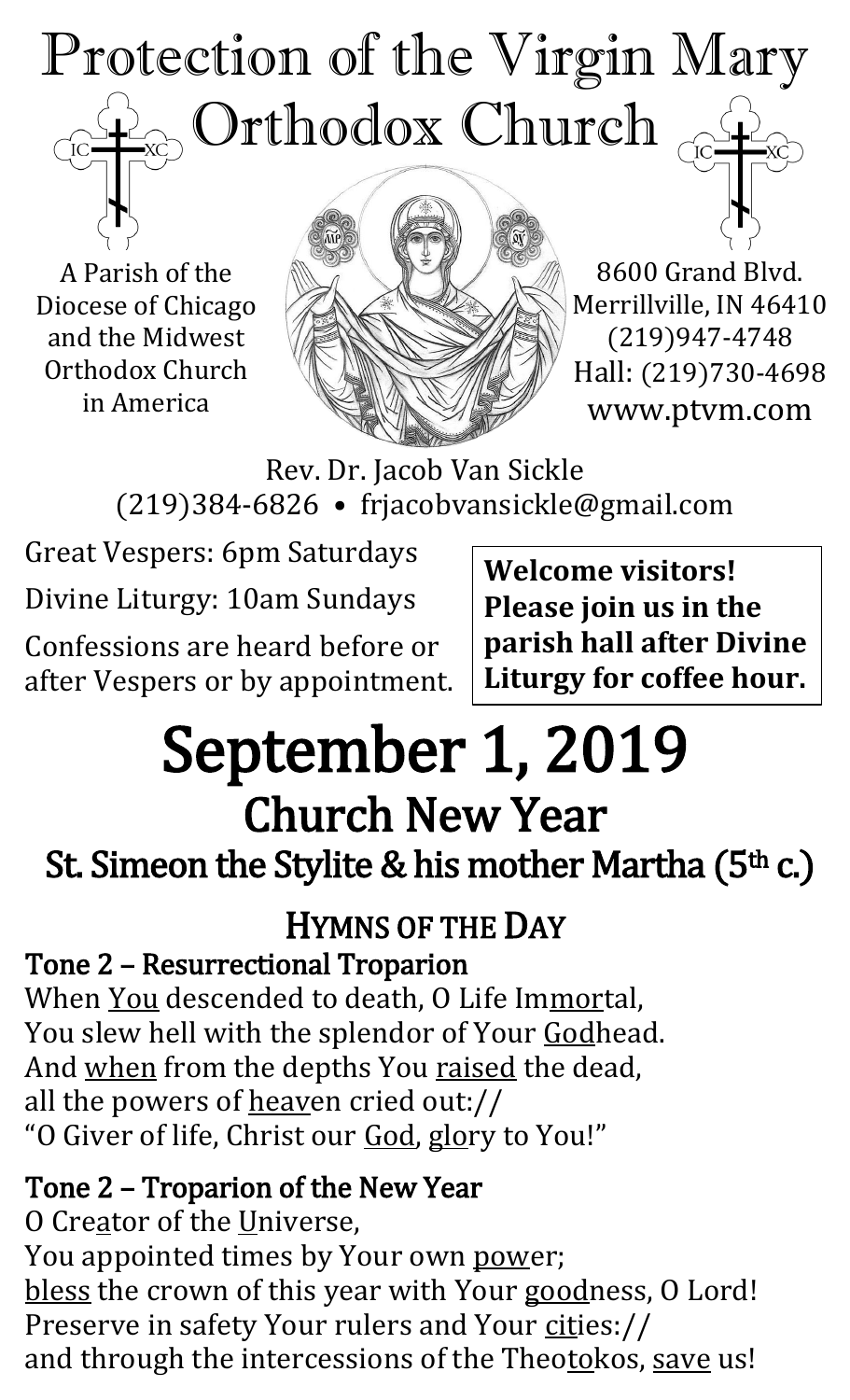## Tone 1 – Troparion for St. Simeon

You were a pillar of patient endurance, having imitated the Forefathers,  $O^{\wedge}$ Venerable One: Job in suffering and Joseph in temptations.

You lived like the Bodiless Ones while yet in the flesh, O Simeon, our Father.//

Beseech Christ God that our souls may be saved!

## Tone 2 – Resurrectional Kontakion

Hell became afraid, almighty Savior, seeing the miracle of Your Resurrection from the tomb! The dead arose! Creation with Adam beheld this and rejoiced with You,//

and the world, my Savior, praises You forever.

## Tone 2 – Kontakion for St. Simeon

Seeking the things of the **Highest**,

and having made a fiery chariot, you were joined to the heights. Therefore, you have become a companion to the Angels, O

Venerable Simeon,//

and with them you are praying incessantly to Christ God for us all.

## Tone 4 – Kontakion for the New Year

O Creator and Master of time and the ages,

Triune and Merciful God of all:

grant blessings for the course of this year,

- and in Your boundless mercy save those who worship You and cry out in fear://
- "O Savior, grant blessings to all mankind!"

## SCRIPTURE READINGS

#### Tone 3 – Prokeimenon for the New Year (Psalm 146) Great is our Lord and abundant in power! His

understanding is beyond measure!

## Tone 7 – Prokeimenon for St. Simeon (Psalm 115)

Precious in the sight of the Lord is the death of His saints.

## Epistle: 1 Timothy 2.1-7 (New Year)

Brethren: I exhort first of all that supplications, prayers, intercessions, and giving of thanks be made for all men, for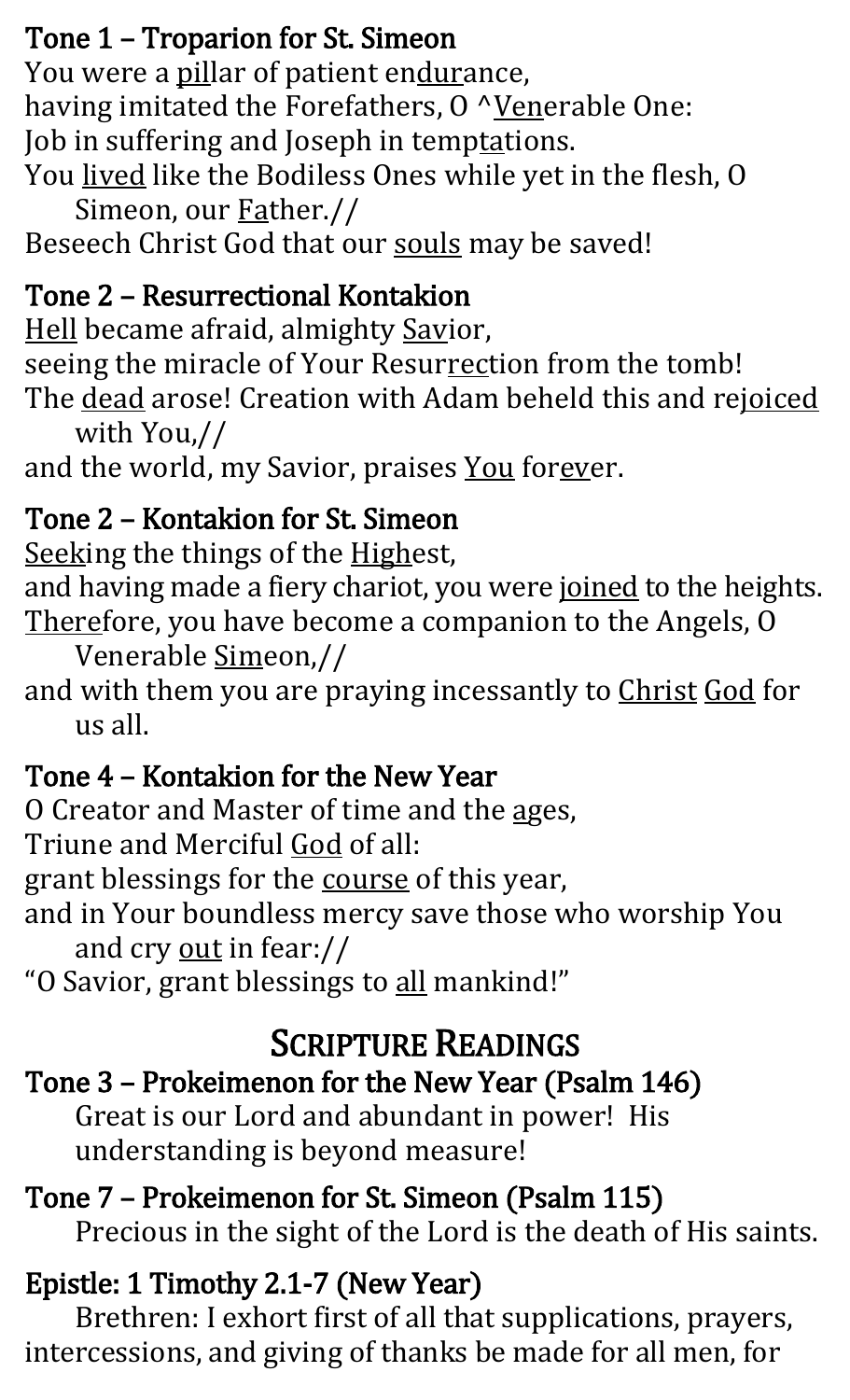kings and all who are in authority, that we may lead a quiet and peaceable life in all godliness and reverence. For this is good and acceptable in the sight of God our Savior, who desires all men to be saved and to come to the knowledge of the truth. For there is one God and one Mediator between God and men, the Man Christ Jesus, who gave Himself a ransom for all, to be testified in due time, for which I was appointed a preacher and an apostle – I am speaking the truth in Christ and not lying – a teacher of the Gentiles in faith and truth.

### 1 Corinthians 9.2-12 (Sunday)

Brethren: If I am not an apostle to others, yet doubtless I am to you. For you are the seal of my apostleship in the Lord. My defense to those who examine me is this: Do we have no right to eat and drink? Do we have no right to take along a believing wife, as do also the other apostles, the brothers of the Lord, and Cephas? Or is it only Barnabas and I who have no right to refrain from working? Who ever goes to war at his own expense? Who plants a vineyard and does not eat of its fruit? Or who tends a flock and does not drink of the milk of the flock?

Do I say these things as a mere man? Or does not the law say the same also? For it is written in the law of Moses, "You shall not muzzle an ox while it treads out the grain." Is it oxen God is concerned about? Or does He say it altogether for our sakes? For our sakes, no doubt, this is written, that he who plows should plow in hope, and he who threshes in hope should be partaker of his hope.

If we have sown spiritual things for you, is it a great thing if we reap your material things? If others are partakers of this right over you, are we not even more? Nevertheless, we have not used this right, but endure all things lest we hinder the gospel of Christ.

#### Colossians 3.12-16 (St. Simeon)

Brethren: as the elect of God, holy and beloved, put on tender mercies, kindness, humility, meekness, longsuffering; bearing with one another, and forgiving one another, if anyone has a complaint against another; even as Christ forgave you, so you also must do. But above all these things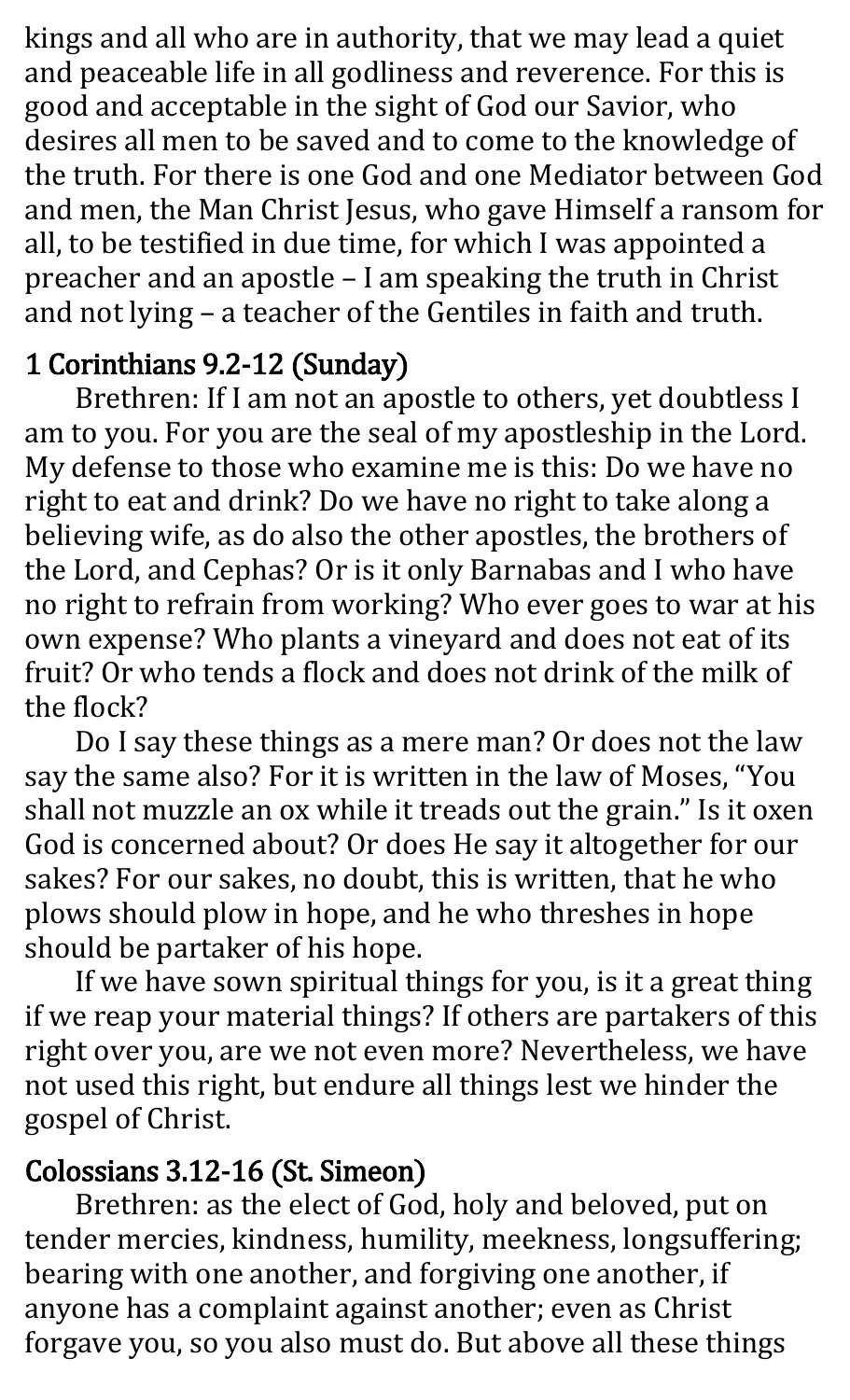put on love, which is the bond of perfection. And let the peace of God rule in your hearts, to which also you were called in one body; and be thankful. Let the word of Christ dwell in you richly in all wisdom, teaching and admonishing one another in psalms and hymns and spiritual songs, singing with grace in your hearts to the Lord.

## Gospel: Luke 4.16-22 (New Year)

At that time, Jesus came to Nazareth, where He had been brought up. And as His custom was, He went into the synagogue on the Sabbath day, and stood up to read. And He was handed the book of the prophet Isaiah. And when He had opened the book, He found the place where it was written: "The Spirit of the LORD is upon Me, because He has anointed Me to preach the gospel to the poor; He has sent Me to heal the brokenhearted, to proclaim liberty to the captives and recovery of sight to the blind, to set at liberty those who are oppressed; to proclaim the acceptable year of the LORD."

Then He closed the book and gave it back to the attendant and sat down. And the eyes of all who were in the synagogue were fixed on Him. And He began to say to them, "Today this Scripture is fulfilled in your hearing."

So all bore witness to Him, and marveled at the gracious words which proceeded out of His mouth. And they said, "Is this not Joseph's son?"

## Matthew 18.23-35 (Sunday)

The Lord said to the Jews who came to Him: "The kingdom of heaven is like a certain king who wanted to settle accounts with his servants. And when he had begun to settle accounts, one was brought to him who owed him ten thousand talents. But as he was not able to pay, his master commanded that he be sold, with his wife and children and all that he had, and that payment be made.

"The servant therefore fell down before him, saying, 'Master, have patience with me, and I will pay you all.' Then the master of that servant was moved with compassion, released him, and forgave him the debt.

"But that servant went out and found one of his fellow servants who owed him a hundred denarii; and he laid hands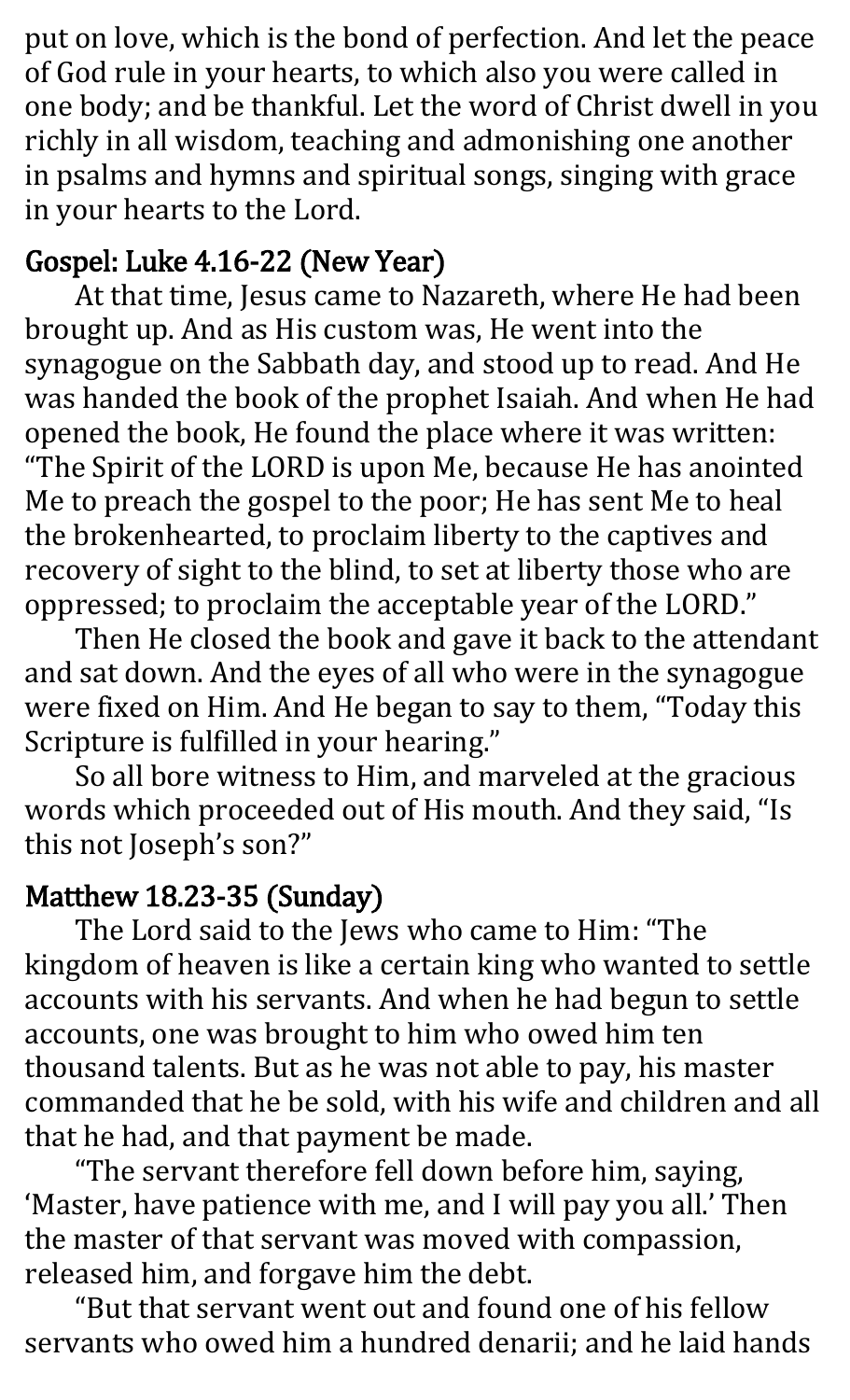on him and took him by the throat, saying, 'Pay me what you owe!'

"So his fellow servant fell down at his feet and begged him, saying, 'Have patience with me, and I will pay you all.' And he would not, but went and threw him into prison till he should pay the debt.

"So when his fellow servants saw what had been done, they were very grieved, and came and told their master all that had been done. Then his master, after he had called him, said to him, 'You wicked servant! I forgave you all that debt because you begged me. Should you not also have had compassion on your fellow servant, just as I had pity on you?'

"And his master was angry, and delivered him to the torturers until he should pay all that was due to him. So My heavenly Father also will do to you if each of you, from his heart, does not forgive his brother his trespasses."

#### Matthew 11.27-30 (St. Simeon)

Again, the Lord said: "All things have been delivered to Me by My Father, and no one knows the Son except the Father. Nor does anyone know the Father except the Son, and the one to whom the Son wills to reveal Him. Come to Me, all you who labor and are heavy laden, and I will give you rest. Take My yoke upon you and learn from Me, for I am gentle and lowly in heart, and you will find rest for your souls. For My yoke is easy and My burden is light."

## WE REMEMBER IN PRAYER

| N.Dep. James Dragon        |                 | Sergei Chernousov ('12) |                         |
|----------------------------|-----------------|-------------------------|-------------------------|
| Archpr. John Matusiak      |                 | George Torch ('55)      |                         |
| Protopr. George Havrila    |                 | Mary Sovich (2002)      |                         |
| Michael Marchuk            |                 |                         | Blagoye Jolovich (2005) |
| Mary Ann Wysoki            |                 | <b>Anatol Meuch</b>     |                         |
| Ev.Mem. Ranko Savich ('14) |                 | Sophie Kutsko           |                         |
| Health &                   | Pr. Christopher |                         | Jon                     |
| Salvation:                 | Mat. Jennifer   |                         | Tanya                   |
| Mat. Anna                  | Andrew          |                         | Jovan                   |
| Archpr. Peter              | Gideon          |                         | Julia                   |
| Pr. John                   | Kevin           |                         | Warren                  |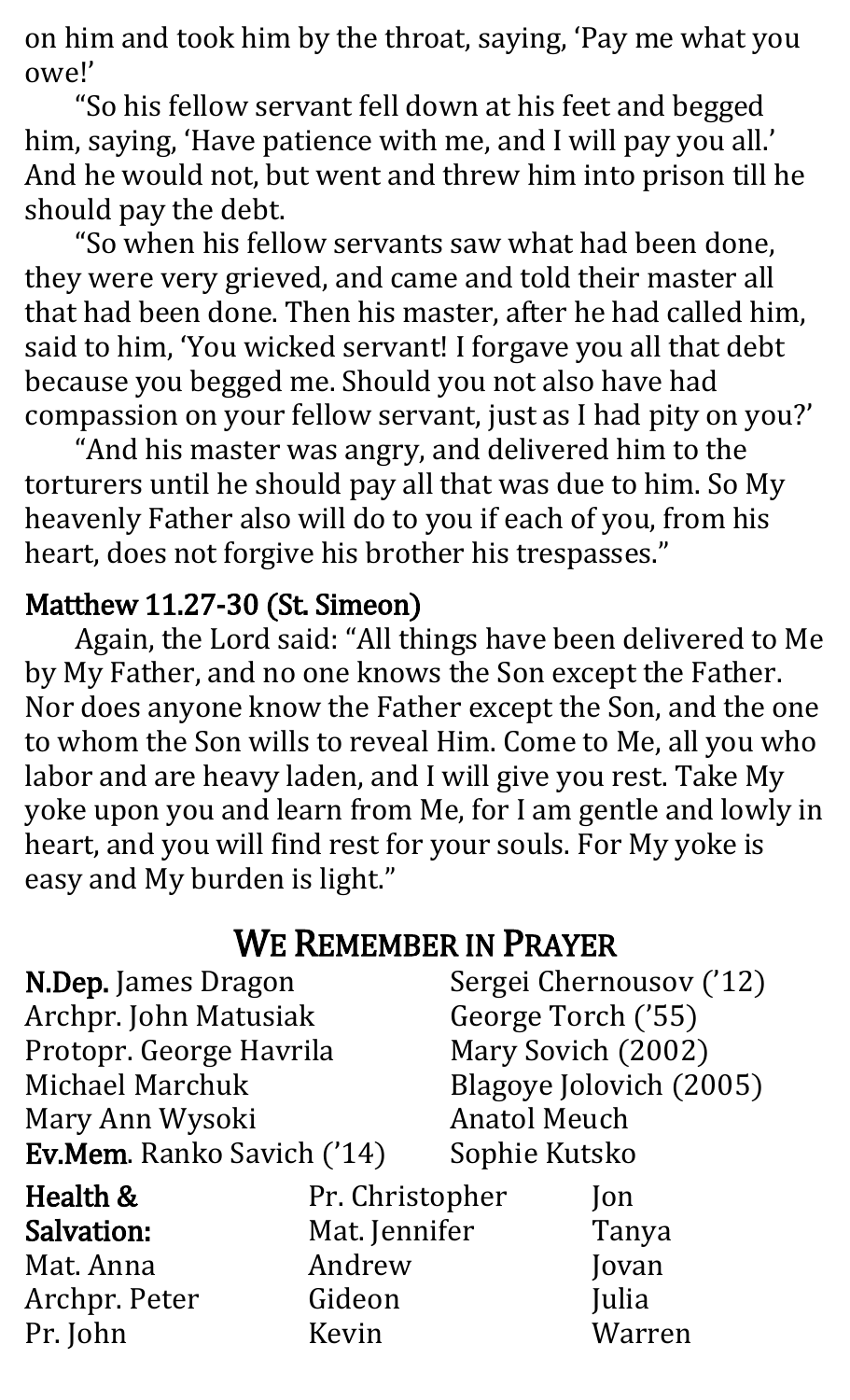| Carol           | Melissa         | <b>Barbara</b> |
|-----------------|-----------------|----------------|
| Tom             | Jonathan        | Kristin        |
| Elizabeth       | Matthew         | Linda          |
| Tina            | Shaun           | Phyllis        |
| Adam            | Gail            | Kay            |
| <b>Brittany</b> | Maria           | Fred           |
| Jennifer        | Snezana         | Larry          |
| Lennox          | Barbara         | Rollie         |
| Laila           | Thomas          | Martin         |
| Paula           | Carol           | Alexandra      |
| Alvin           | Jessica         | Mark           |
| Kenneth         | Eduardo         | Alexa          |
| Anna            | Christine       | Paula          |
| Justin          | Tom             | Alexandra      |
| <b>Nika</b>     | <b>Nicholas</b> | James          |
| Leo             | <b>Natalie</b>  |                |

\*If you know someone who needs prayer, please give their name to Fr Jacob

## ANNOUNCEMENTS

Following the veneration of the cross, we will serve the 40 day memorial for Michael Marchuk.

Feeding the Flock is holding a fashion show luncheon fundraiser at Avalon Manor on Saturday, September 21, 11am-2:30pm. Proceeds cover the cost of disposable plates, plastic, napkins, etc. so that volunteer churches (like ours) don't have to! Tickets are \$40/person and available in the Church office.

For Bible Study this Wednesday please read Genesis 46-50.

Dry and canned food collection this month is for the South Haven food pantry.

## Mark your calendars:

Sept 8: First day of Sunday School

Sept 14: Divine Liturgy for the **Exaltation of the Cross** @ 10am

- Oct 1: Divine Liturgy for our Feast Day (Pokrov) @ 10am
- Oct 6: 108<sup>th</sup> Parish Anniversary celebration!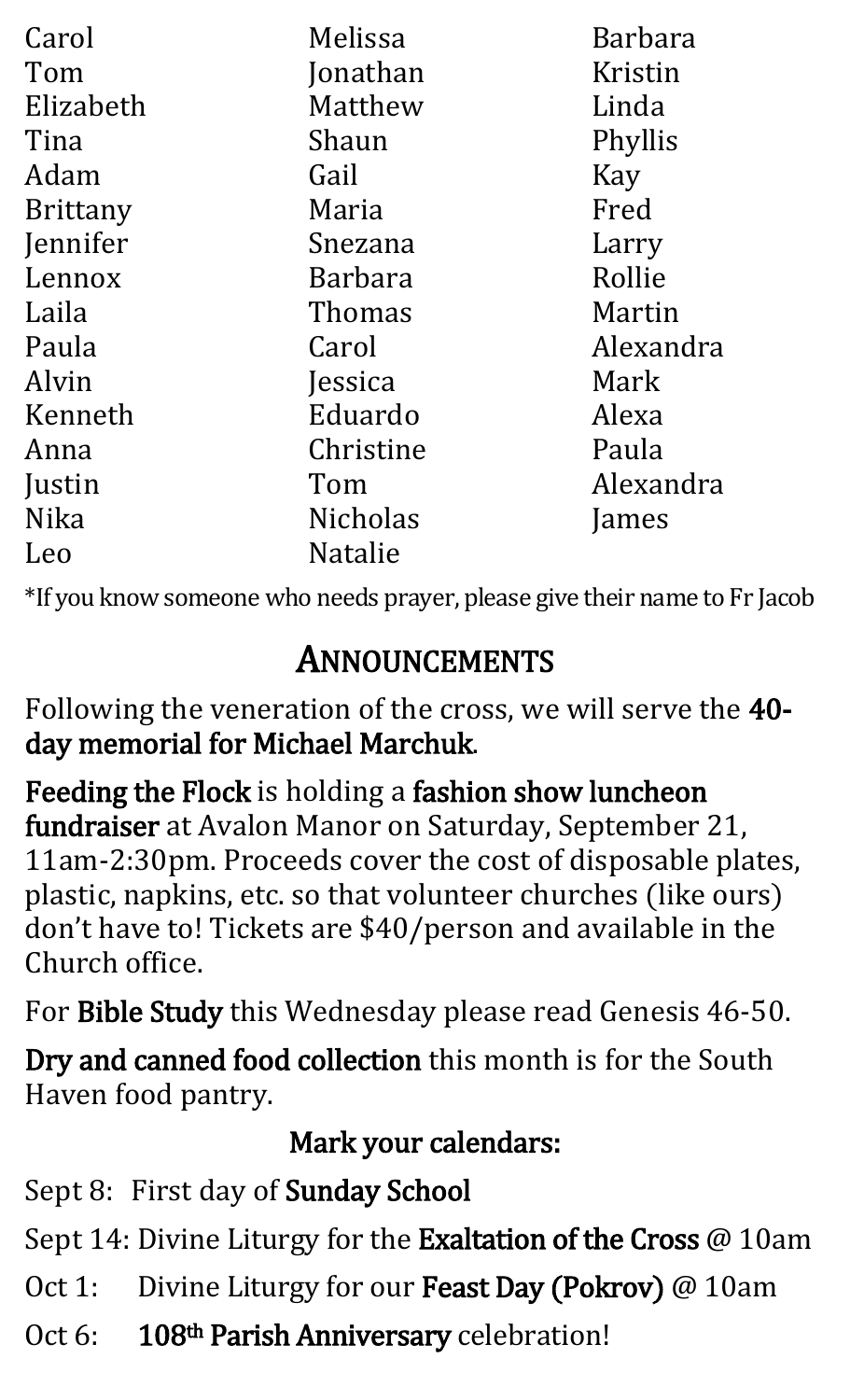## Archpastoral Message of His Beatitude, Metropolitan Tikhon on the Beginning of the Ecclesiastical Year, the Day of Prayer for Creation Sept 1, 2019

To the Venerable Hierarchs, Clergy, Monastics, and Faithful of the Orthodox Church in America,

O timeless Word and Son without beginning, united with the Holy Spirit, Co-maker of all and Co-creator of all things visible and invisible: bless the beginning of this year; bring peace to Thine Orthodox people, through the prayers of the Theotokos and all the saints. (Doxastichon for the New Year)

On this day, the Ecclesiastical New Year, the church calls us to contemplate and meditate upon our Creator and His Creation. This first day of the New Year not only marks a renewal of the liturgical cycle, but, as the *beginning* of the year, it draws our attention to the beginning of all and to God who has no beginning. As such, we are given the opportunity to offer prayers for the preservation of the earth, for the welfare of us who inhabit it, who are part of it, and who crown it, and for God to grant us the wisdom and grace to be good and faithful stewards of this earth, the Lord's creation, given to us freely and always imparting more gifts for our nourishment, benefit, and life.

It is easy to take creation for granted, to see the world around us as comprising inanimate objects and dumb beasts, servants to our purpose and delight, or obstacles in our way. Indeed, in the beginning God placed human beings at the head of creation, creating us in His image and likeness to have "dominion over the fish of the sea, and over the birds of the air, and over the cattle, and over all the earth, and over every creeping thing that creeps upon the earth." (Gen. 1:26) Yet, as with our Lord and his Kingship over us, we are not to *dominate* nature, but humbly commune with it in a relationship of love, of care, and of stewardship.

While Genesis shows that the world was created for the service of humanity, the Psalmist so eloquently puts into